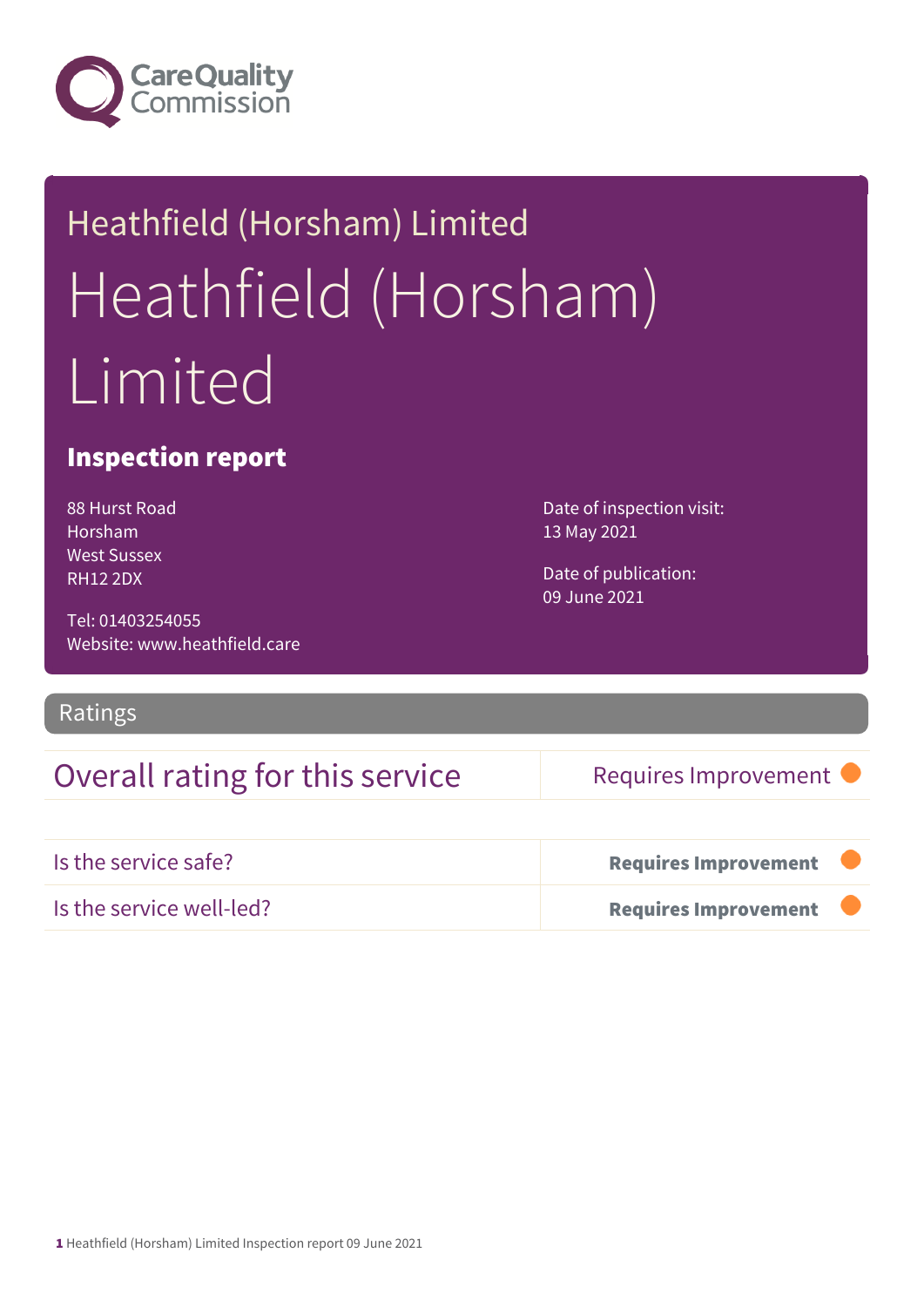# Summary of findings

## Overall summary

### About the service

Heathfield (Horsham) Limited is a residential care home providing personal care and accommodation for up to 36 older people. At the time of the inspection 26 people were living at the service. Heathfield (Horsham) Limited accommodates people in one adapted building.

## People's experience of using this service and what we found

There was not an adequate process for assessing and monitoring the quality of the services provided and that records were accurate and complete. People's care plans and risk assessments lacked important detail to guide staff on how to keep people safe. People did not always receive timely support with pain relief, guidance for staff about what to do when people refused prescribed medicine was not available in people's care or medicine records.

Aspects of leadership and governance of the service were not effective in identifying some service shortfalls, such as failing to assess, monitor and mitigate risks relating to the health and safety and welfare of people and medicine administration.

People were relaxed, comfortable and happy in the company of staff and told us they felt safe. People's independence was considered important by staff and their privacy and dignity was promoted. Staff had a caring approach to their work, which was observed at inspection.

People and their relatives had the opportunity to share their views about the service and felt they were listened too.

People and relatives spoke confidently about the registered manager and were positive in their feedback. One person said, "She is marvellous." A relative told us the registered manager was, "Very approachable, fair, deals with things."

Systems were in place to protect people from the risk of abuse and improper treatment and staff knew how to identify potential harm and report concerns.

People were supported to have maximum choice and control of their lives and staff supported them in the least restrictive way possible and in their best interests; the policies and systems in the service supported this practice.

For more details, please see the full report which is on the CQC website at www.cqc.org.uk

## Rating at last inspection

The last rating for this service was Good (published 28 June 2019). We also carried out an infection prevention and control inspection (published 10 August 2020) This inspection was not rated.

2 Heathfield (Horsham) Limited Inspection report 09 June 2021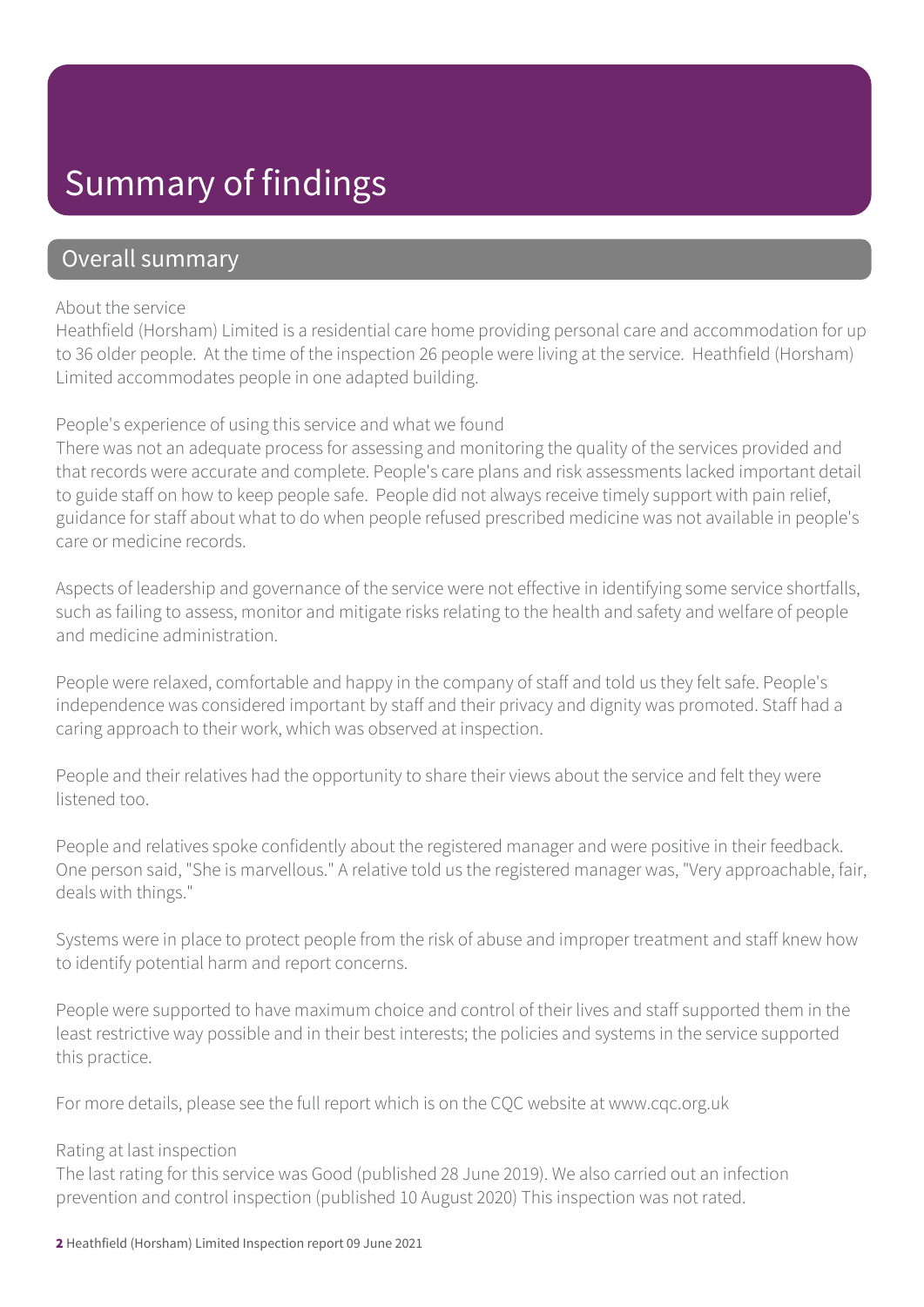## Why we inspected

The inspection was prompted in part due to concerns received about falls, pain relief and management of the service. A decision was made for us to inspect and examine those risks. This report only covers our findings in relation to Key Questions, Safe and Well-led. The ratings from the previous comprehensive inspection for the key questions not looked at on this occasion were used in calculating the overall rating at this inspection. The overall rating for the service has changed from good to requires improvement. This is based on the findings at this inspection. You can read the report from our last comprehensive inspection, by selecting the 'all reports' link for Heathfield (Horsham) limited on our website at www.cqc.org.uk.

We have found evidence that the provider needs to make improvements. Please see the Safe and Well-led sections of this report.

You can see what action we have asked the provider to take at the end of this full report.

We looked at infection prevention and control measures under the Safe key question. We look at this in all care home inspections even if no concerns or risks have been identified. This is to provide assurance that the service can respond to COVID-19 and other infection outbreaks effectively.

## Enforcement

We are mindful of the impact of the COVID-19 pandemic on our regulatory function. This meant we took account of the exceptional circumstances arising as a result of the COVID-19 pandemic when considering what enforcement action was necessary and proportionate to keep people safe as a result of this inspection.

We have identified two breaches of the Health and Social Care Act 2008 (Regulated Activities) Regulation 17- Good Governance. There was a failure to ensure adequate systems to assess, monitor and improve the quality and safety of services provided. Accurate, complete and contemporaneous records were not always maintained regarding people's care and Regulation 12- Safe Care and Treatment. The provider had failed to ensure that staff had sufficient guidance to administer medicines. There was a failure to assess and manage risks relating to people's health and welfare.

Please see the action we have told the provider to take at the end of this report.

#### Follow up

We will request an action plan from the provider to understand what they will do to improve the standards of quality and safety. We will work alongside the provider and local authority to monitor progress. We will return to visit as per our re-inspection programme. If we receive any concerning information we may inspect sooner.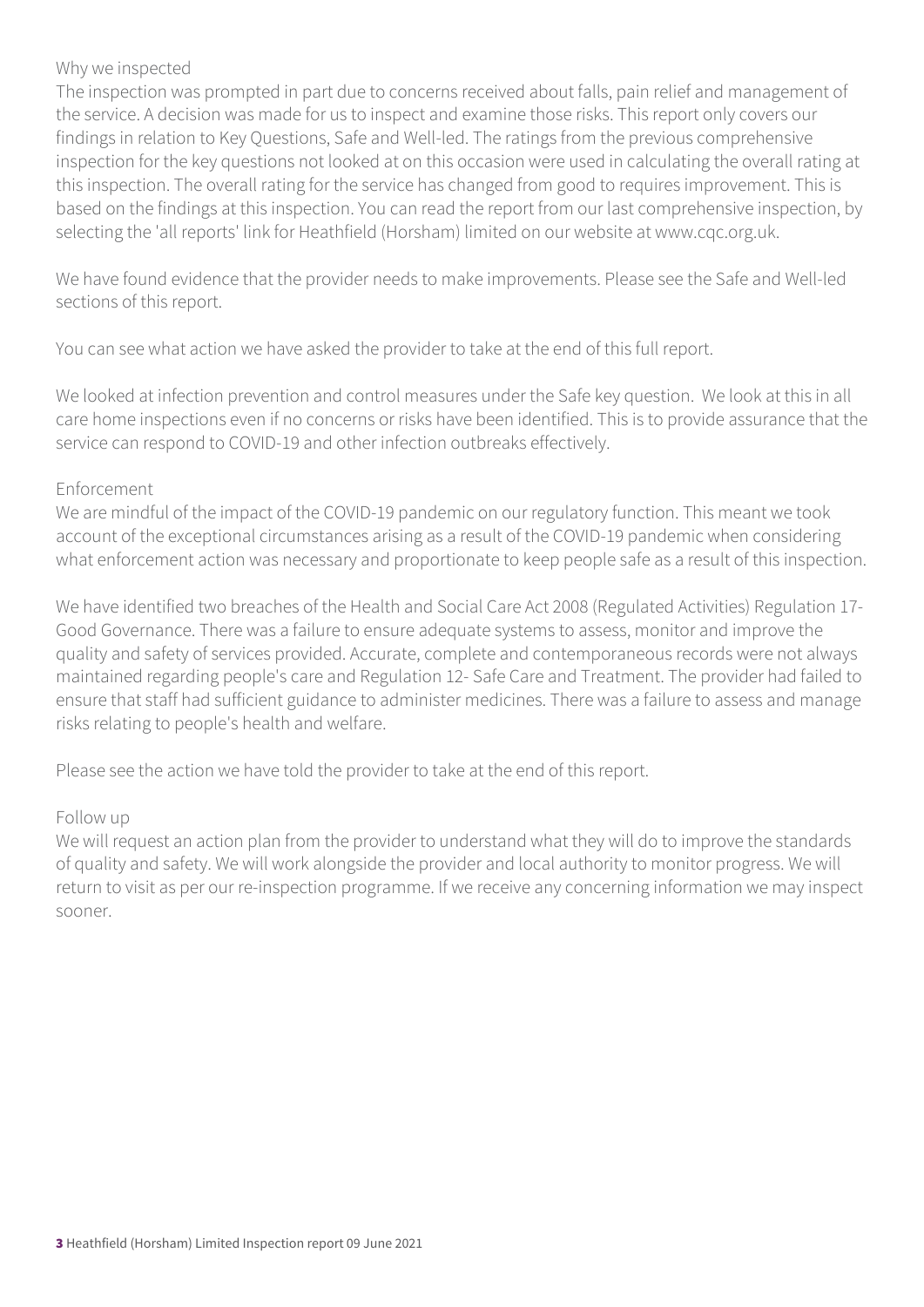## The five questions we ask about services and what we found

We always ask the following five questions of services.

| Is the service safe?                                                        | <b>Requires Improvement</b> |
|-----------------------------------------------------------------------------|-----------------------------|
| The service was not always safe.<br>Details are in our safe findings below. |                             |
|                                                                             |                             |
| Is the service well-led?                                                    | Requires Improvement        |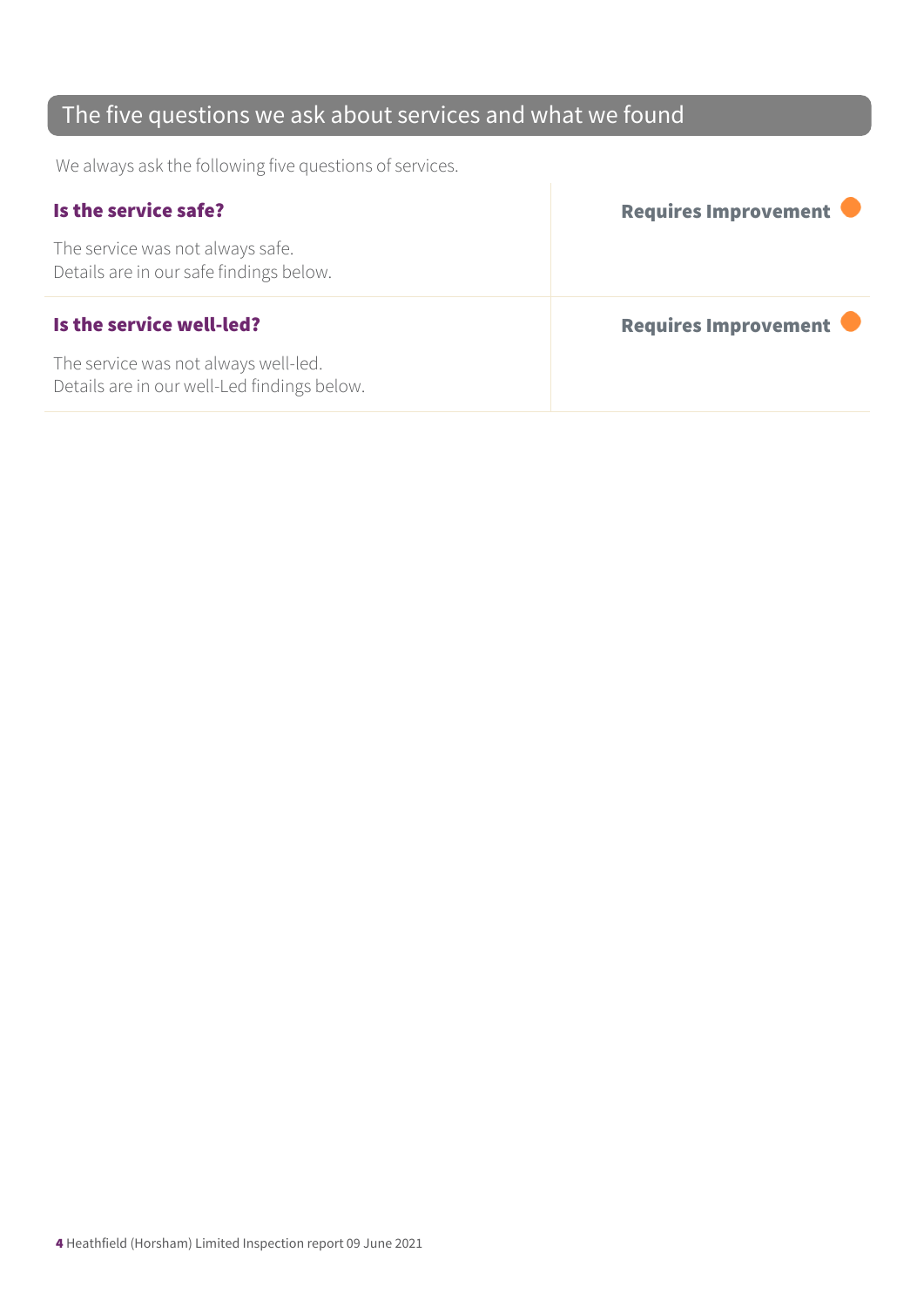

# Heathfield (Horsham) Limited

Detailed findings

# Background to this inspection

The inspection

We carried out this inspection under Section 60 of the Health and Social Care Act 2008 (the Act) as part of our regulatory functions. We checked whether the provider was meeting the legal requirements and regulations associated with the Act. We looked at the overall quality of the service and provided a rating for the service under the Care Act 2014.

As part of this inspection we looked at the infection control and prevention measures in place. This was conducted so we can understand the preparedness of the service in preventing or managing an infection outbreak, and to identify good practice we can share with other services.

Inspection team

The inspection was carried out by one inspector.

Service and service type

Heathfield (Horsham) Limited is a 'care home'. People in care homes receive accommodation and nursing or personal care as a single package under one contractual agreement. CQC regulates both the premises and the care provided, and both were looked at during this inspection.

The service had a manager registered with the Care Quality Commission. This means that they and the provider are legally responsible for how the service is run and for the quality and safety of the care provided.

Notice of inspection This inspection was unannounced.

What we did before the inspection The provider was not asked to complete a provider information return prior to this inspection. This is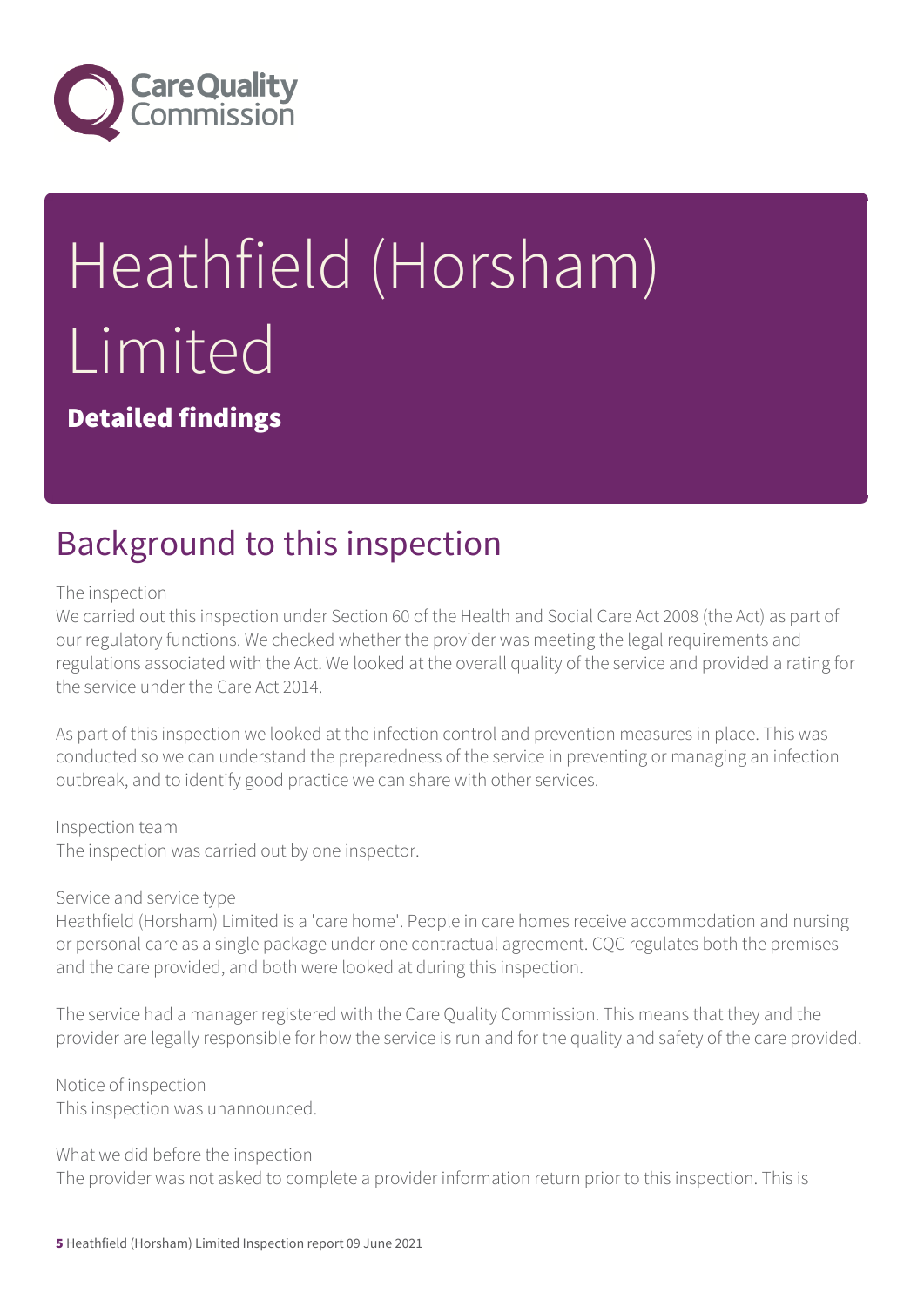information we require providers to send us to give some key information about the service, what the service does well and improvements they plan to make. We took this into account when we inspected the service and made the judgements in this report. We reviewed information we had received about the service. We used all this information to plan our inspection.

### During the inspection

We spoke with nine people who used the service and two relatives about their experience of the care provided. We spoke with nine members of staff including the provider, registered manager, administration manager, senior care workers, care workers and the chef.

We reviewed a range of records. This included four people's care records and multiple medication records. We looked at two staff files in relation to recruitment and staff supervision. A variety of records relating to the management of the service, including policies and procedures were reviewed.

### After the inspection

We continued to seek clarification from the provider to validate evidence found. We looked at training data and quality assurance records. We spoke with one professional who knew the service.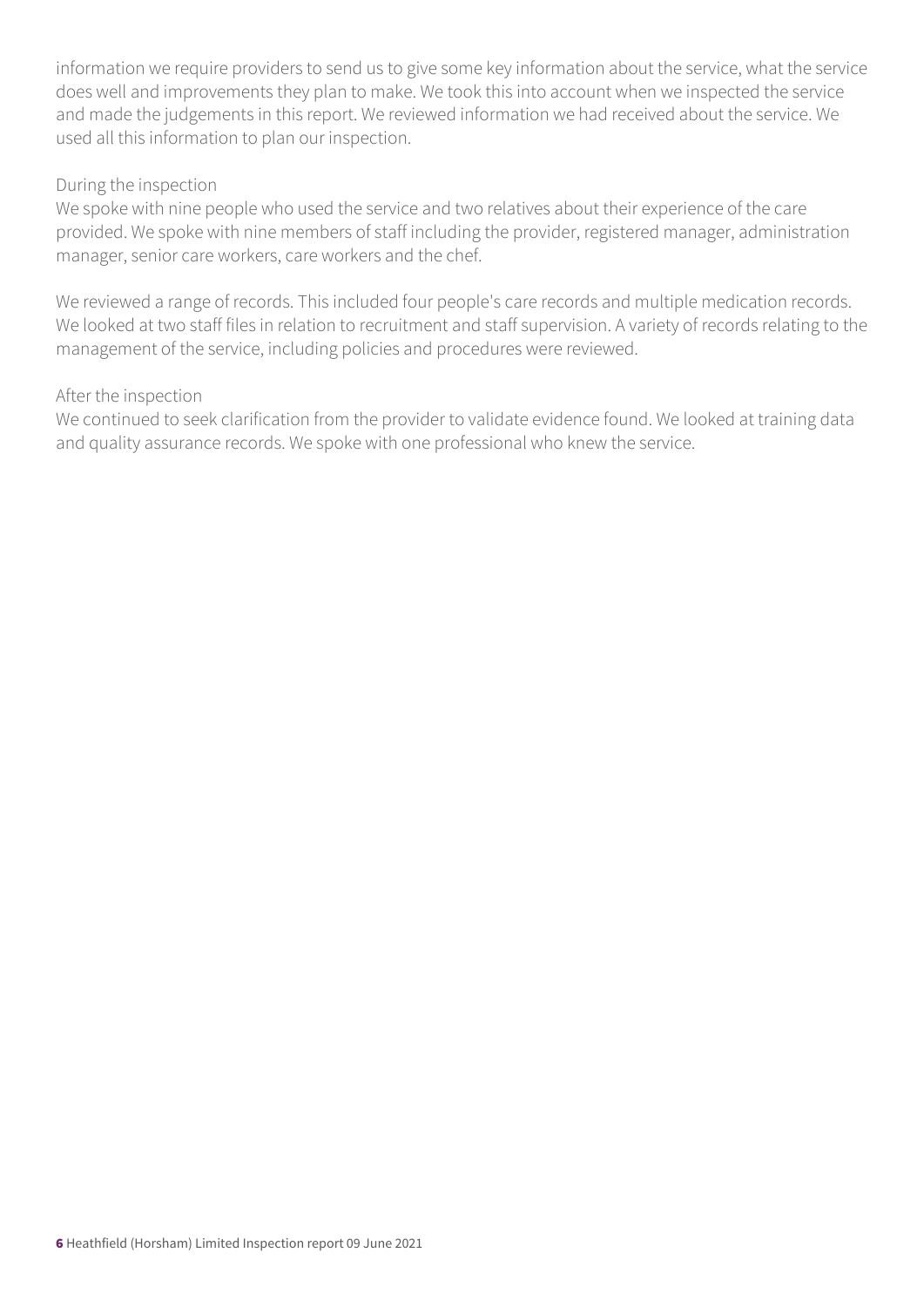# Is the service safe?

# Our findings

Safe – this means we looked for evidence that people were protected from abuse and avoidable harm.

At the last inspection this key question was rated as Good. At this inspection this key question has now deteriorated to Requires Improvement. This meant some aspects of the service were not always safe and there was limited assurance about safety. There was an increased risk that people could be harmed.

Using medicines safely; Assessing risk, safety monitoring and management

- Safe processes for medicines management were not always adhered to and records were unclear. For example, as and when required medicine (PRN) was often recorded on the medicine record sheet as offered but refused, while being recorded on the PRN records as given. Staff were making individual judgments about when to offer and how to record PRN medicine. This meant that people could not be assured of receiving their medicines safely.
- Medicines were not always received, stored, administered and disposed of safely.
- PRN protocols for medicines prescribed for pain relief that required more specific storage and monitoring measures were not sufficiently detailed and did not guide staff on next steps if medicine was refused. This had resulted in a person not receiving the pain relief they needed.
- Staff were not following safe practice requirements or the providers own policy and training for giving medicines. For example, we observed staff signing the medicine administration record before the medicine was given to the person rather than after. This was raised with the registered manager, who spoke to the staff during the inspection.
- Risk assessments for people were generic and not personalised. They lacked detail and personalised information relating to specific health care needs. For example, one person's risk assessment had type 2 diabetes recorded as a risk but the assessment had not identified what the risks of this condition were or what actions staff needed to take to mitigate the risks. Staff understanding of diabetes varied, training had been sourced but not implemented at the time of the inspection. This meant that people could not be assured of receiving appropriate and safe care and treatment to manage their diabetes.

The provider had failed to robustly assess the risks relating to the health, safety and welfare of people, doing all that is reasonably practicable to mitigate any such risks and the proper safe and management of medicines. This was a breach of regulation 12 (Safe Care and Treatment) of the Health and Social Care Act 2008 (Regulated Activities) Regulations 2014.

- Staff understood the need to record and report issues. For example, staff explained the falls protocol. This included checking for injury and monitoring actions staff needed to follow.
- The provider had a robust system for the checking and servicing of equipment. We found servicing was carried out in a timely way and where the Covid-19 pandemic had meant a disruption to the normal servicing regime, ways around this had been considered.

## Staffing and recruitment

● People were not always protected by safe recruitment processes. Staff had pre employment checks, which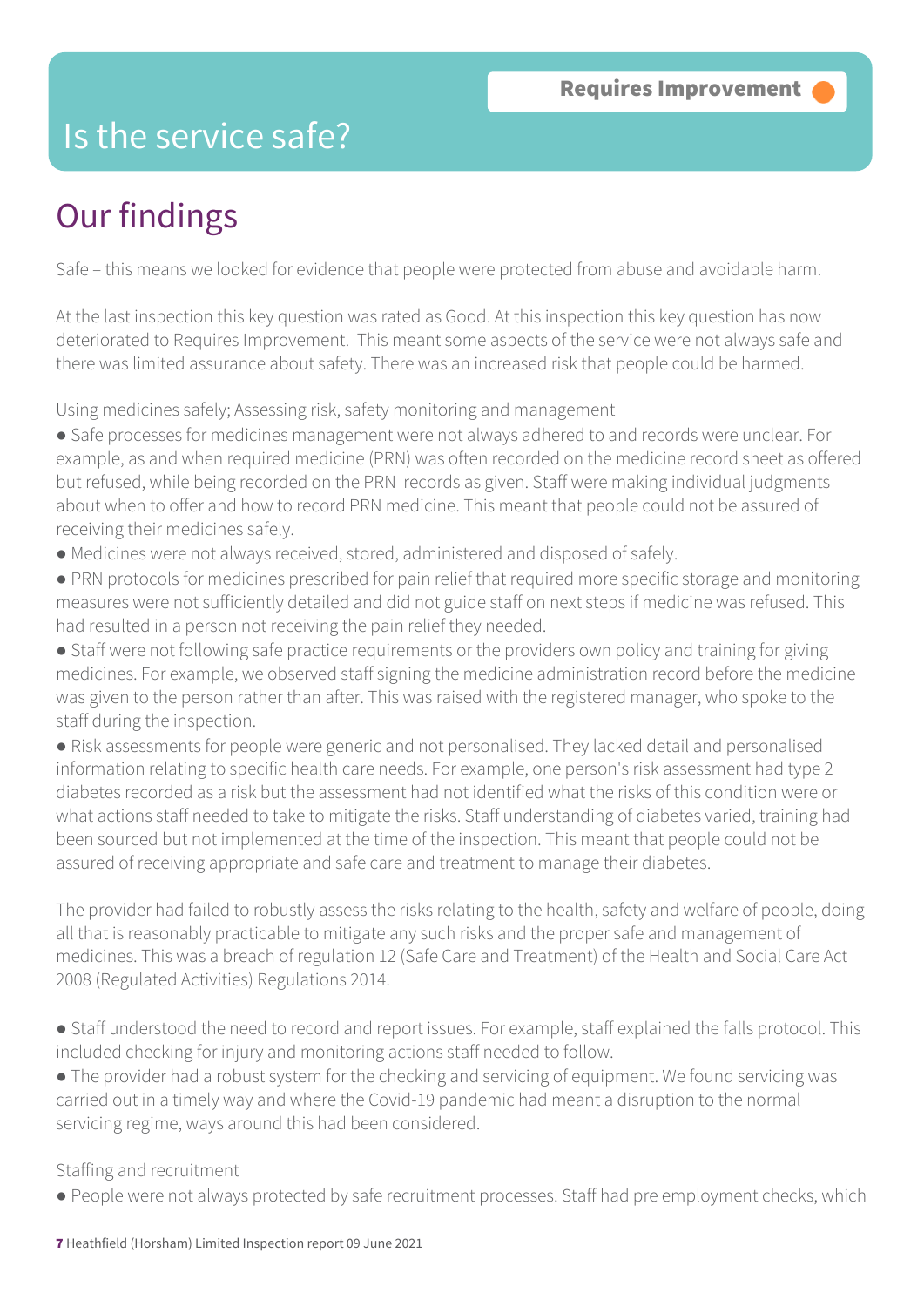included undertaking appropriate checks with the Disclosure and Baring Service (DBS) and obtaining suitable references but did not include taking a full work history. This meant the provider was unable to be assured gaps in staff work history were explored and risk assessed. This was raised with the registered manager who assured us this would be addressed immediately.

● There were enough staff on duty. People told us they received care and support in a timely way. Our observations and the records confirmed this.

Preventing and controlling infection

●We were somewhat assured that the provider was preventing visitors from catching and spreading infections. The provider had not kept up to date with government guidance. Therefore, the visiting area, used by additional visitors, had not been reviewed to ensure best practice for visits to reduce the potential risk of spreading infection. For example, the screen between the person and the visitor was not substantial and the visiting area was only separated from a communal area by fabric screens. We received confirmation from the registered manager following the inspection, new arrangements to re locate the visiting area to meet the guidance had been made.

●We were assured that the provider was meeting shielding and social distancing rules.

- ●We were assured that the provider was admitting people safely to the service. There had been no new admissions during the pandemic.
- ●We were assured that the provider was using PPE effectively and safely.
- ●We were assured that the provider was accessing testing for people using the service and staff.
- We were assured that the provider was promoting safety through the layout and hygiene practices of the premises.

●We were assured that the provider was making sure infection outbreaks can be effectively prevented or managed. All staff confirmed infection control training and additional training due to the pandemic including donning/doffing, PPE use and training on Lateral flow Device (LFD) tests.

●We were assured that the provider's infection prevention and control policy was up to date

● We were assured the provider was facilitating visits for people living in the home in accordance with the current guidance. There was a clear policy for visitors, this included Covid-19 testing and the use of personal protective equipment (PPE). People had nominated visitors they could meet in their rooms. A visitor told us there was a booking system and the service was flexible accommodating visits in the evenings and at weekends to suit people's needs.

We have also signposted the provider to resources to develop their approach.

Systems and processes to safeguard people from the risk of abuse

●Systems and processes protected people from the risk of abuse. Staff understood how to report any concerns they may have to relevant professionals and worked in line with the local authority safeguarding policy and procedures.

●Staff were clear about their responsibilities in relation to safeguarding and were confident that they would be listened to if they raised a concern. Safeguarding training was completed by new staff during induction and all staff undertook refresher training.

● People told us they felt safe and knew who to tell if they didn't. One person told us, "Yes, I feel safe, I don't want to go home." A relative said "(name) has been here 14 years and feels totally safe."

Learning lessons when things go wrong

● The provider had not always learnt lessons when things had gone wrong. Recommendations from the previous inspection report had not been fully met. This is covered in more detail in the Well-Led section of this report.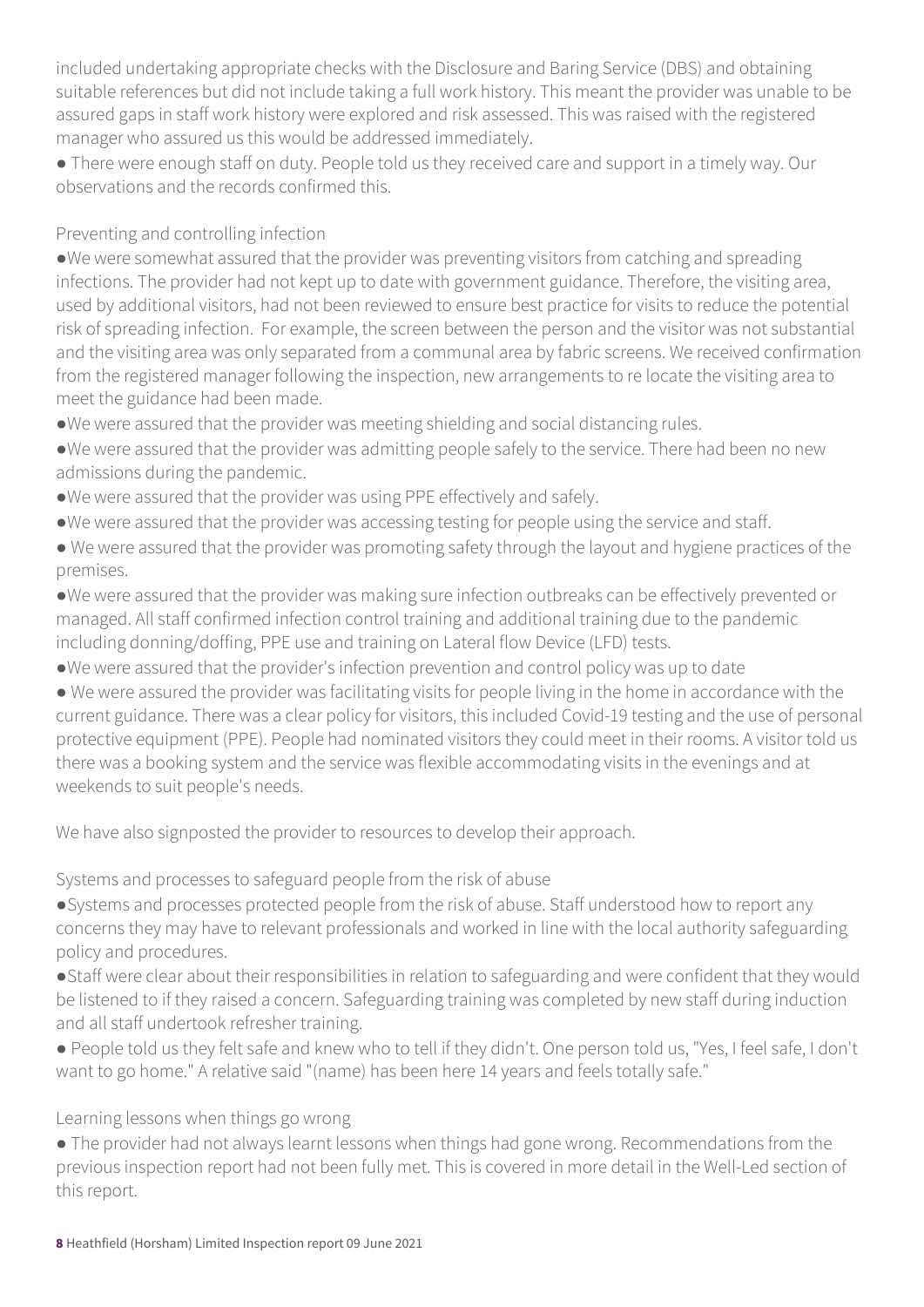● Incidents and accidents were recorded and monitored on a monthly audit, with actions taken to reduce the risk of reoccurrence. For example, one person had a fall and changes were made to their use of a sensor mat to mitigate the further risk of a fall.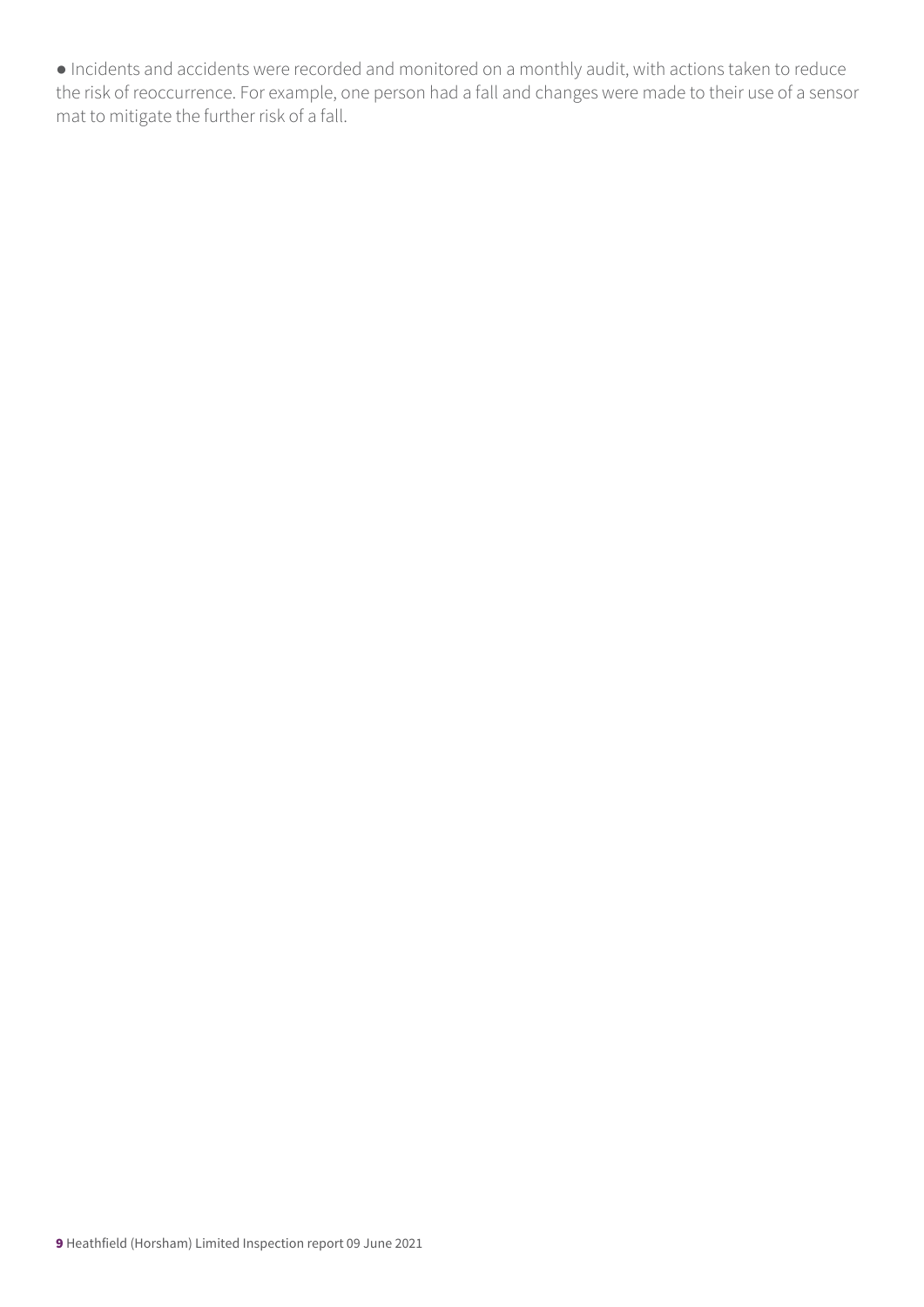## Is the service well-led?

# Our findings

Well-Led – this means we looked for evidence that service leadership, management and governance assured high-quality, person-centred care; supported learning and innovation; and promoted an open, fair culture.

At the last inspection this key question was rated as Requires Improvement. At this inspection this key question has remained the same. This meant the service management and leadership was inconsistent. Leaders and the culture they created did not always support the delivery of high-quality, person-centred care.

Managers and staff being clear about their roles, and understanding quality performance, risks and regulatory requirements, Continuous learning and improving care

At the last inspection we recommended the provider seek advice and guidance from a reputable source, about how to record /assess people's needs and choices; in line with standards, guidance and the law. At this inspection we found this was still an area that required improvement.

● The registered manager told us they contacted a company to provide them with updated policies and procedures, however this had not resulted in improvements to assessing and recording people's needs and choices.

- Processes for auditing medicines had failed to identify staff did not have enough guidance to enable them to safely make decisions about when to offer PRN medicines and what steps to take if people refused.
- Systems and processes for quality monitoring were not effective and had failed to identify the lack of detailed health information in people's care records. Some information contained within care plans was not up to date and not reflective of people's current care needs. Although there was an update sheet in place that had brief details of changes to people's needs, risk assessments were not updated to reflect the changes identified.

● Processes for quality audit had failed to identify a lack of personalised information within people's care plans and risk assessments. People's preferences and abilities had not been captured. There was a lack of guidance for staff to ensure they provided personalised support in line with people's preferences and needs.

The provider had failed to ensure there were adequate systems to assess, monitor and improve the quality and safety of services provided. Accurate, complete and contemporaneous records were not always maintained regarding people's care and the provider had failed to act on feedback from the recommendation in the last report to improve the service. This was a breach of Regulation 17 of the Health and Social Care Act 2008 (Regulated Activities) Regulations 2014.

Promoting a positive culture that is person-centred, open, inclusive and empowering, which achieves good outcomes for people, Engaging and involving people using the service, the public and staff, fully considering their equality characteristics, working in partnership with others

● People and their relatives told us they had regular contact with the registered manager and staff who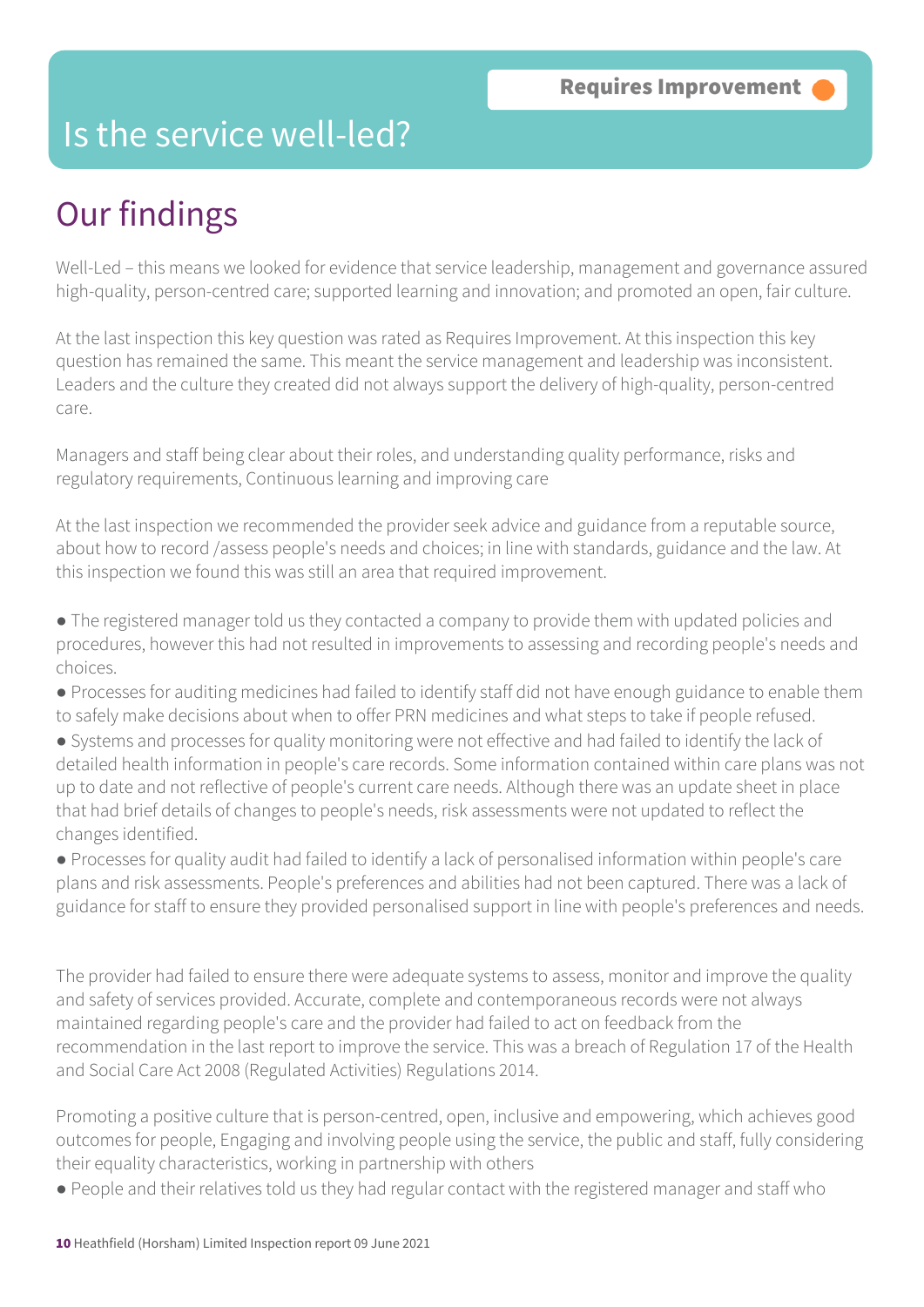spoke to them to obtain their views about the service and ensure they were happy and satisfied with how they were supported. One person told us. "I love it here; I feel like I belong."

● People and their relatives told us they had been very well supported throughout the COVID-19 pandemic and kept up to date with changes. One relative said, "They handled Covid brilliantly, very flexible with arranging visiting times to suit (name)."

● People and staff were able to share ideas or concerns with the management. One person told us "(registered manager) is lovely, we had a resident meeting last week, we could raise things."

●Staff understood their responsibilities and told us, they were listened to and valued. One staff member told us, "I think this is one of the nicest and best homes I have worked in, it's very safe."

● We observed staff talking with people in a friendly, dignified and respectful way. People were encouraged to do things for themselves but staff stepped in to assist when needed.

● The management team worked with other health and social care professionals to seek guidance and support with health care.

How the provider understands and acts on the duty of candour, which is their legal responsibility to be open and honest with people when something goes wrong

●Records showed that when incidents had happened, families had been communicated with in a timely way. One relative said, "They keep me informed about everything, even the slightest little bruise."

●People and relatives told felt able to speak openly to the registered manager and care staff. They told us there was open and honest communication.

● The registered manager was open and transparent throughout the inspection and demonstrated a willingness to improve the service.